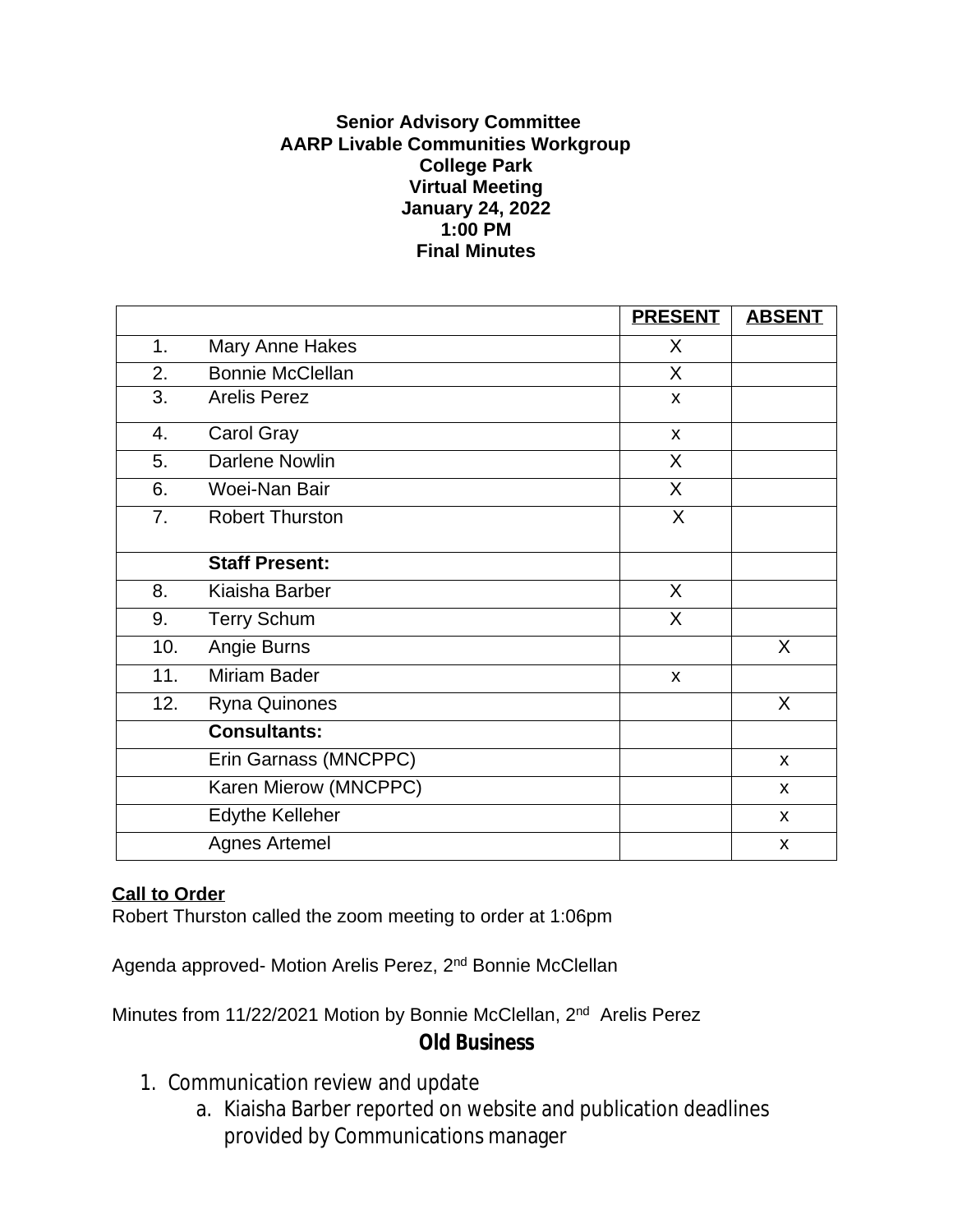- b. MaryAnne Hakes referenced upcoming Community Meeting for March. Robert Thurston indicated it is on the agenda for today's meeting.
	- i. Terry Schum- next order of business will be advertising for Community Meeting, perhaps Municipal Scene. MNPPC will be doing formal flyer and will use Eventbrite
- c. Robert Thurston sent communication teasers to communications subgroup- suggests sending to Ryna Quinones
	- i. Committee will suggest what teasers for which publications and Kiaisha Barber will submit to Ryna
	- ii. Terry Schum questioned whether AARP has any assistance for publications/promotion- Robert Thurston and Kiaisha Barber report that Ryna Quinones met with communications rep and she indicated that AARP did not have substantial support
	- iii. Terry Schum will contact main AARP contact (Robert can provide contact
	- iv. Bonnie McClellan will connect with Hyattsville AARP Livable Community representative and invite her to a meeting
- d. Broadband survey
	- i. Robert Thurston introduced Broadband Survey and Woei-Nan Blair explained purpose, scope and survey
		- 1. Mary Ann H., Bonnie M., Robert Thurston, Woei-Nan B. attending informational meeting
			- a. Objective is to convince CP communication to use not electronic means for getting information out
			- b. Content and medium of survey needs to be figured out
		- 2. Robert Thurston shared this information in chat:
			- a. Objectives of the survey:

To have a snapshot of current ways of communication (digital or non-digital) of seniors in the city of college park.

Collected data and analysis will be used to communicate with city of college park about communication with seniors using multiple methods, not just digitally.

Therefore, it is of ultimate importance to reach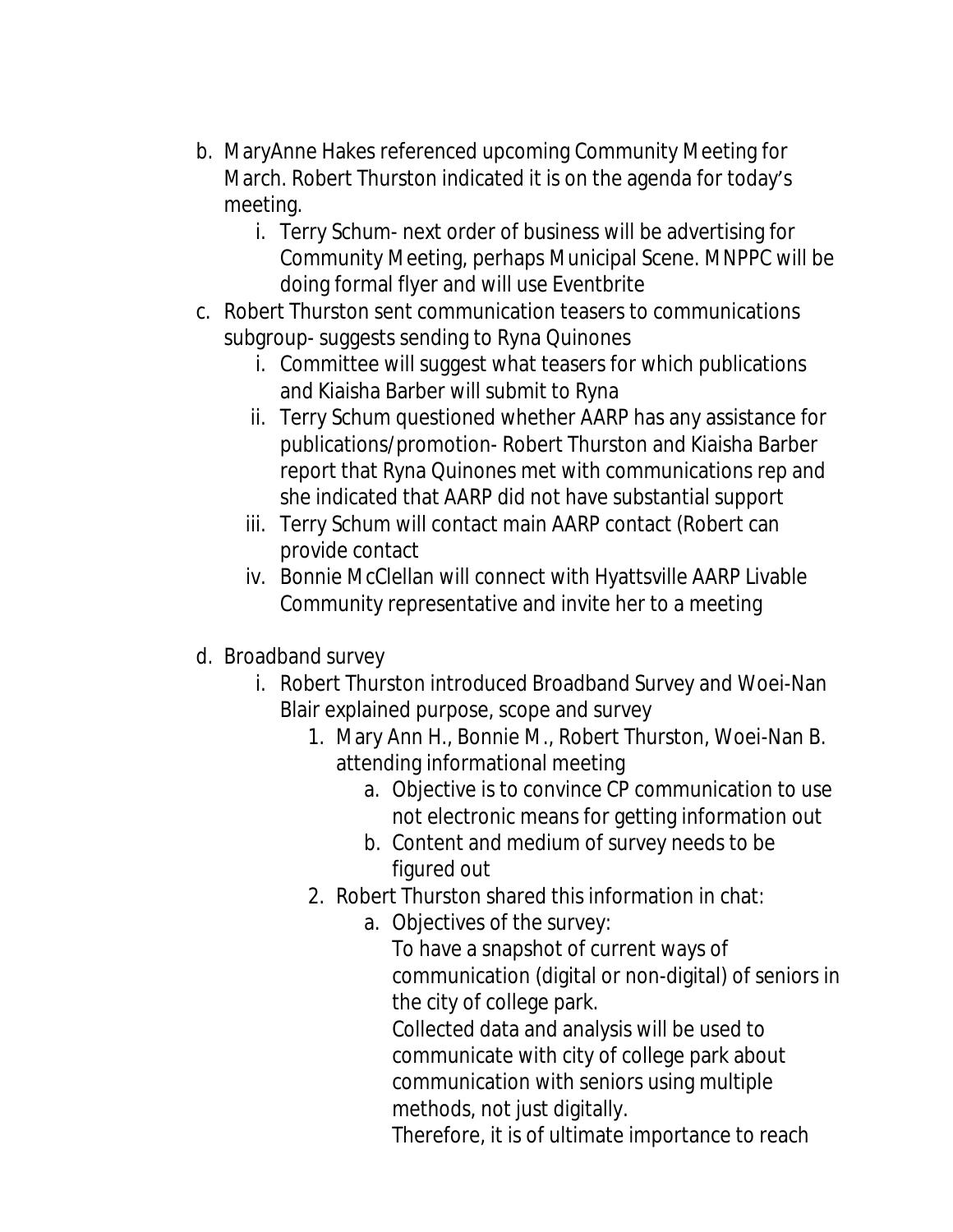seniors not currently (routinely) using digital communications.

CP-SAC (College Park Senior Advisory Committee) will be the survey host, and technical support & data analysis will be provided by Dr. Amanda Lazar.

- b. This survey will NOT be linked to AARP livability consultant.
- 3. Question for Terry Schum is if 3 question survey can be incorporated into consultant work; Terry will send to consultants and follow up
- 4. Arelis Perez- flyer from aging task force meeting about struggling with access- will send to Kiaisha Barber
- 5. Kiaisha Barber provided update on Seniors Program staffing/ New Case Mgr., New Administrative Asst., New Bus Driver. One vacancy still remains for a Case Manager
- 2. Kickoff
	- a. Event Planning
		- 1. Discussion of choosing a date for kickoff event, Bonnie M. suggests May 1, 2022; Robert Thurston inquiries about having a planning session with the City Event Planner

## **New Business**

- 3. Consultant team, Jacob France Institute Draft report review
	- a. Community Outreach; Asset Inventory
		- 1. Terry Schum sent via email reports from consultant, including asset inventory. All are in draft form. Once finalized, they may be posted on webpage.
		- 2. Discussion about the consultants assessment; Terry has asked for clarifying questions
		- 3. Bonnie M. states that she believed the report was a good spring board for City's report to State, not the actual document to be used- Terry clarified that the consultants should be actually creating the report for state